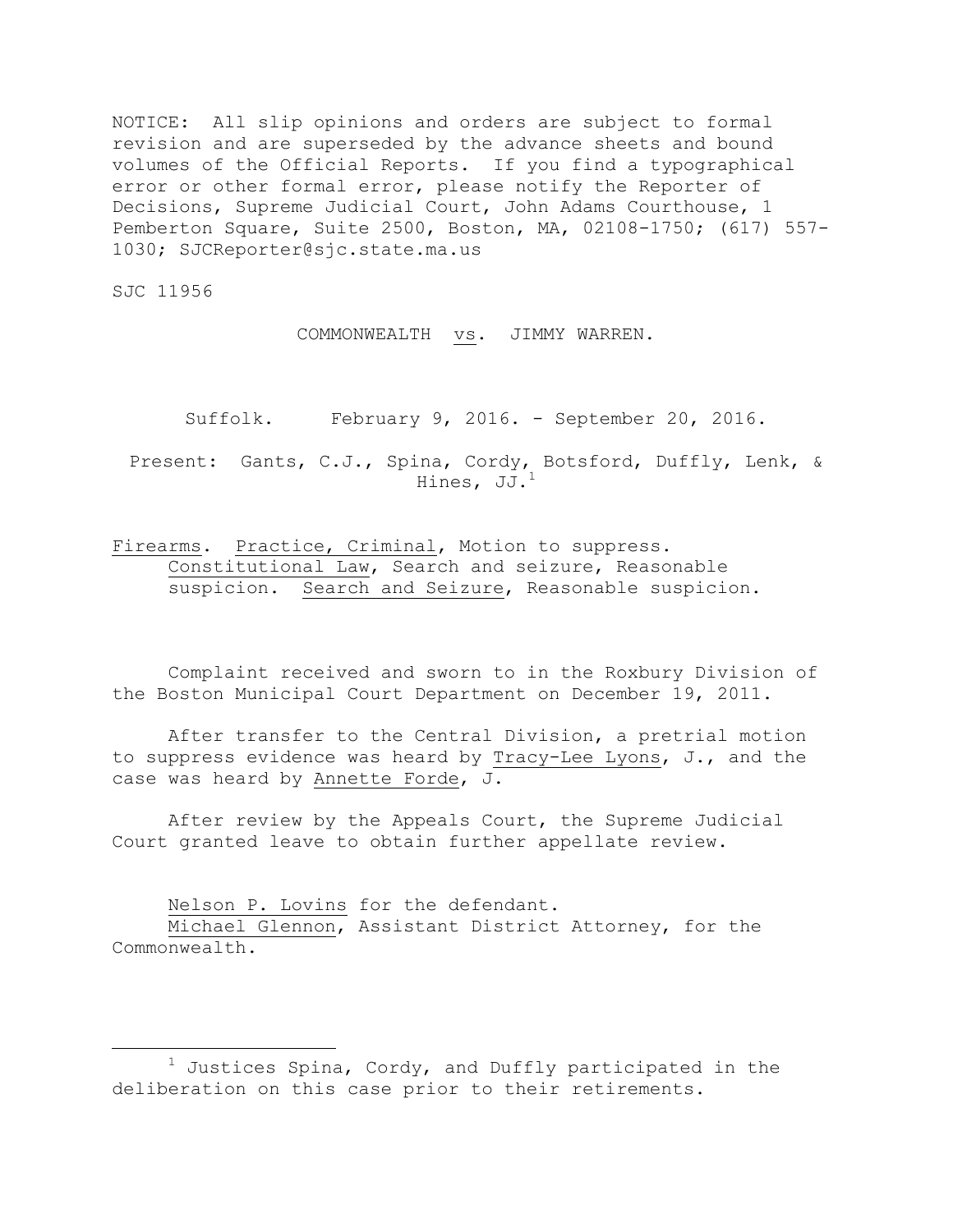HINES, J. After a jury-waived trial in the Boston Municipal Court, the defendant, Jimmy Warren, was convicted of unlawful possession of a firearm, G. L. c. 269, § 10 (a).<sup>2</sup> The complaint arose from the discovery of a firearm after an investigatory stop of the defendant in connection with a breaking and entering that had occurred in a nearby home approximately thirty minutes earlier. Prior to trial, the defendant filed a motion to suppress the firearm and statements made after his arrest, arguing that police lacked reasonable suspicion for the stop. The judge who heard the motion denied it, ruling that, at the time of the stop, the police had reasonable suspicion that the defendant was one of the perpetrators of the breaking and entering. The defendant appealed, claiming error in the denial of the motion to suppress.<sup>3</sup> The Appeals Court affirmed, Commonwealth v. Warren, 87 Mass. App. Ct. 476, 477 (2015). We allowed the defendant's application for further appellate review and conclude that because the police lacked reasonable suspicion for the

 $2$  The trial judge allowed the defendant's motion for a required finding of not guilty on a trespass charge, G. L. c. 266, § 120.

 $3$  Given our conclusion, we need not address the defendant's argument about the sufficiency of the evidence supporting his conviction.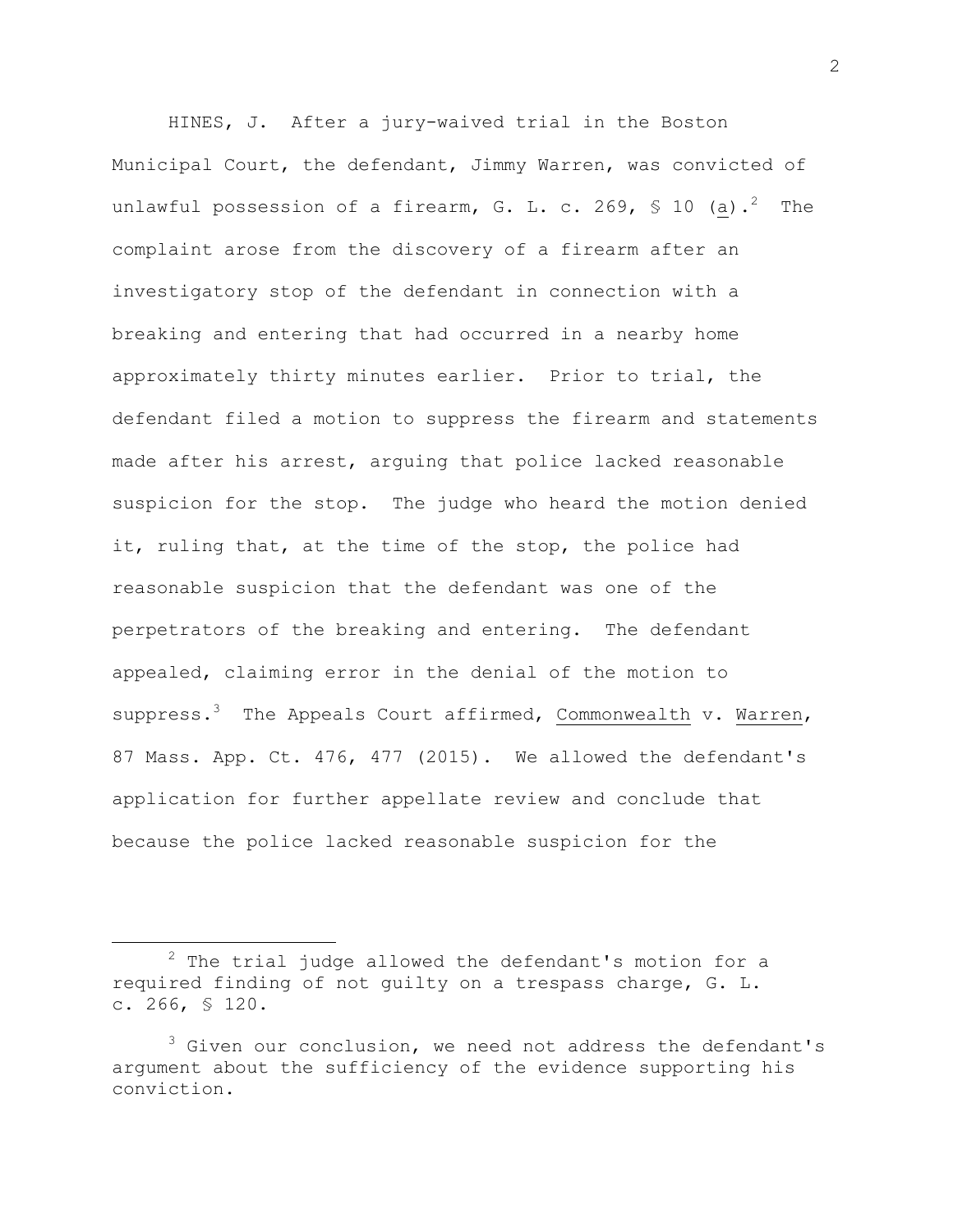investigatory stop, the denial of the motion to suppress was error. Therefore, we vacate the conviction.

Background. We summarize the facts as found by the judge at the hearing on the motion to suppress, supplemented by evidence in the record that is uncontroverted and that was implicitly credited by the judge. Commonwealth v. Melo, 472 Mass. 278, 286 (2015). On December 18, 2011, Boston police Officer Luis Anjos was patrolling the Roxbury section of Boston in a marked police cruiser when, at  $9:20$   $\underline{P.M.}$ , he received a radio call alerting him to a breaking and entering in progress on Hutchings Street, where the suspects were fleeing the scene. The dispatcher gave several possible paths of flight from Hutchings Street, one toward Seaver Street and the other toward Jackson Square, locations that are in the opposite direction from one another.<sup>4</sup>

Anjos went to the scene and spoke to the victims, a teenage male and his foster mother. The male reported that as he was leaving the bathroom in the residence, his foster mother said that she heard people in his bedroom. The victim opened his

 $\overline{\phantom{a}}$ 

 $4$  The record contains a map of the area in question, providing geographical context for our review of the judge's ruling that the police had reasonable suspicion for the seizure of the defendant. We may take judicial notice of the location. See Commonwealth v. Augustine, 472 Mass. 448, 457 n.14 (2015), citing Federal Nat'l Mtge. Ass'n v. Therrien, 42 Mass. App. Ct. 523, 525 (1997) ("facts that are verifiably true, such as geographic locations, are susceptible to judicial notice").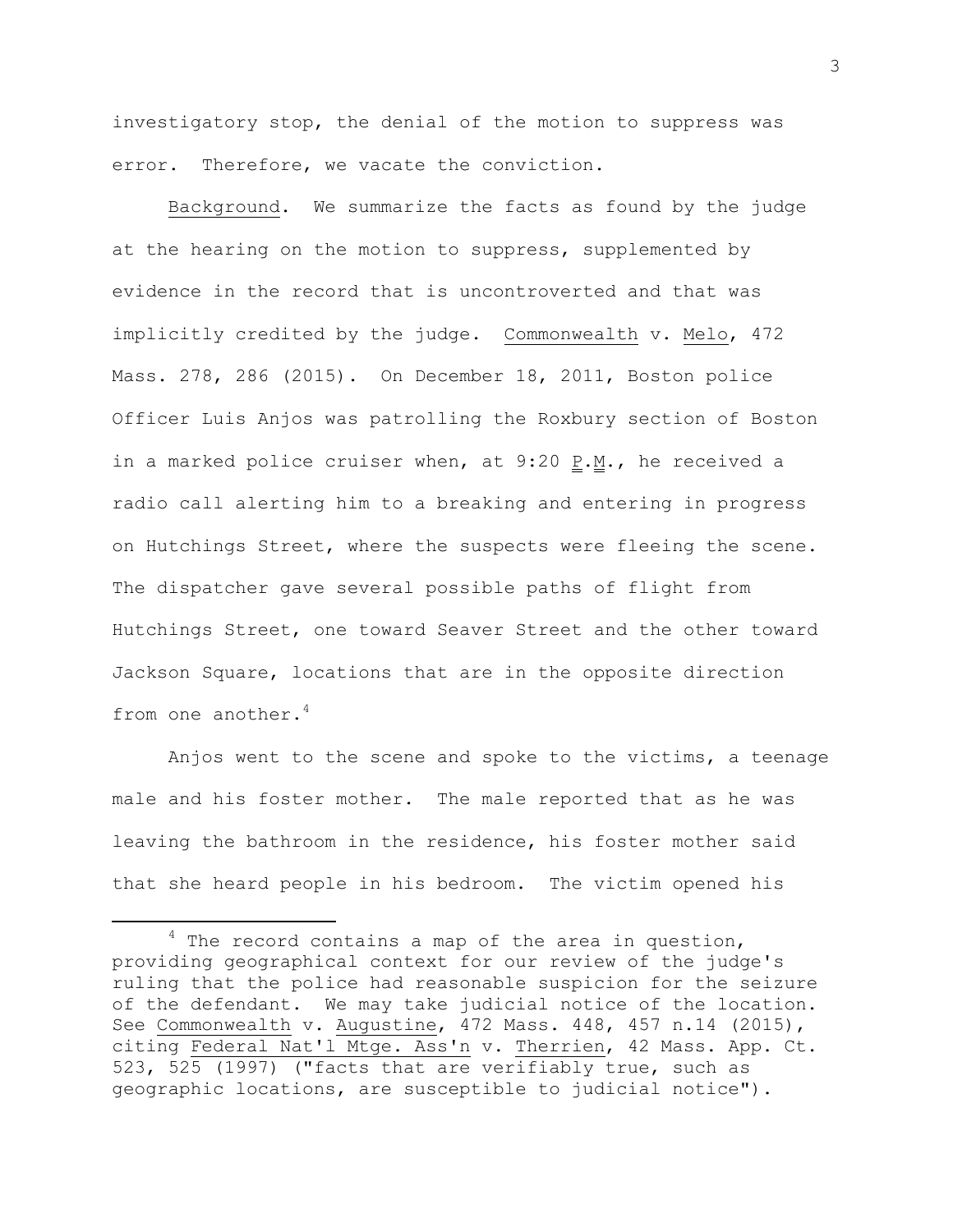bedroom door and saw a black male wearing a "red hoodie" (hooded sweatshirt) jump out of the window. When the victim looked out the window he saw two other black males, one wearing a "black hoodie," and the other wearing "dark clothing." When the victim checked his belongings, he noticed that his backpack, a computer, and five baseball hats were missing. The victim saw the three males run down Hutchings Street, but he could only guess which direction they took thereafter. Anjos peered out the window but could only see twelve to fifteen yards up the street to the intersection of Hutchings and Harold Streets. After speaking to the victims for approximately eight to twelve minutes, Anjos left the scene and broadcast the descriptions of the suspects.

For the next fifteen minutes or so, Anjos drove a four to five block radius around the house, searching for persons fitting the suspects' descriptions. Because of the cold temperature that night, Anjos did not come across any pedestrians as he searched the area. At around  $9:40$   $P.M.$ , Anjos headed back toward the police station. While on Martin Luther King Boulevard, he saw two black males, both wearing dark clothing, walking by some basketball courts near a park. One male wore a dark-colored "hoodie." Neither of the two carried a backpack. Anjos did not recognize either of the males, one of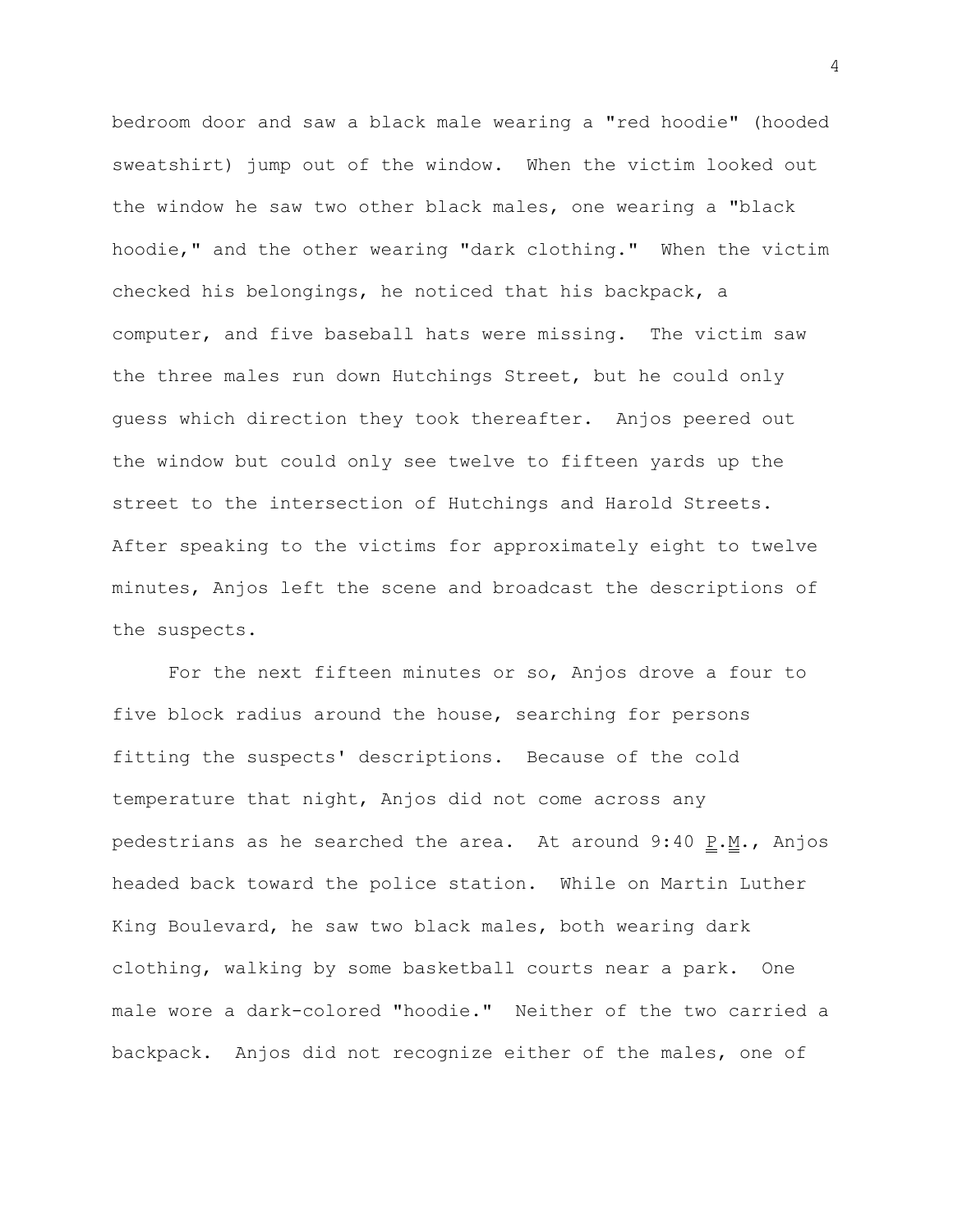whom was the defendant, as a person he had encountered previously in the course of his duties as a police officer.

When Anjos spotted the defendant and his companion, he had a hunch that they might have been involved in the breaking and entering. He based his hunch on the time of night, the proximity to the breaking and entering, and the fit of the males to the "general description" provided by the victim. He decided "to figure out who they were and where they were coming from and possibly do [a field interrogation observation (FIO)]." <sup>5</sup> He rolled down the passenger's side window of the cruiser and "yelled out," "Hey guys, wait a minute." The two men made eye contact with Anjos, turned around, and jogged down a path into the park.

After the two men jogged away, Anjos remained in the police cruiser and radioed dispatch that three men<sup>6</sup> fitting the descriptions provided by the victim were traveling through the park toward Dale Street. Boston police Officers Christopher R.

 $\overline{\phantom{a}}$ 

 $^6$  During cross-examination, Officer Anjos admitted that he observed only two males.

<sup>5</sup> "A 'field interrogation observation' (FIO) has been described as an interaction in which a police officer identifies an individual and finds out that person's business for being in a particular area." Commonwealth v. Lyles, 453 Mass. 811, 813 n.6 (2009). FIOs are deemed consensual encounters because the individual approached remains free to terminate the conversation at will. See id. at 815, and cases cited.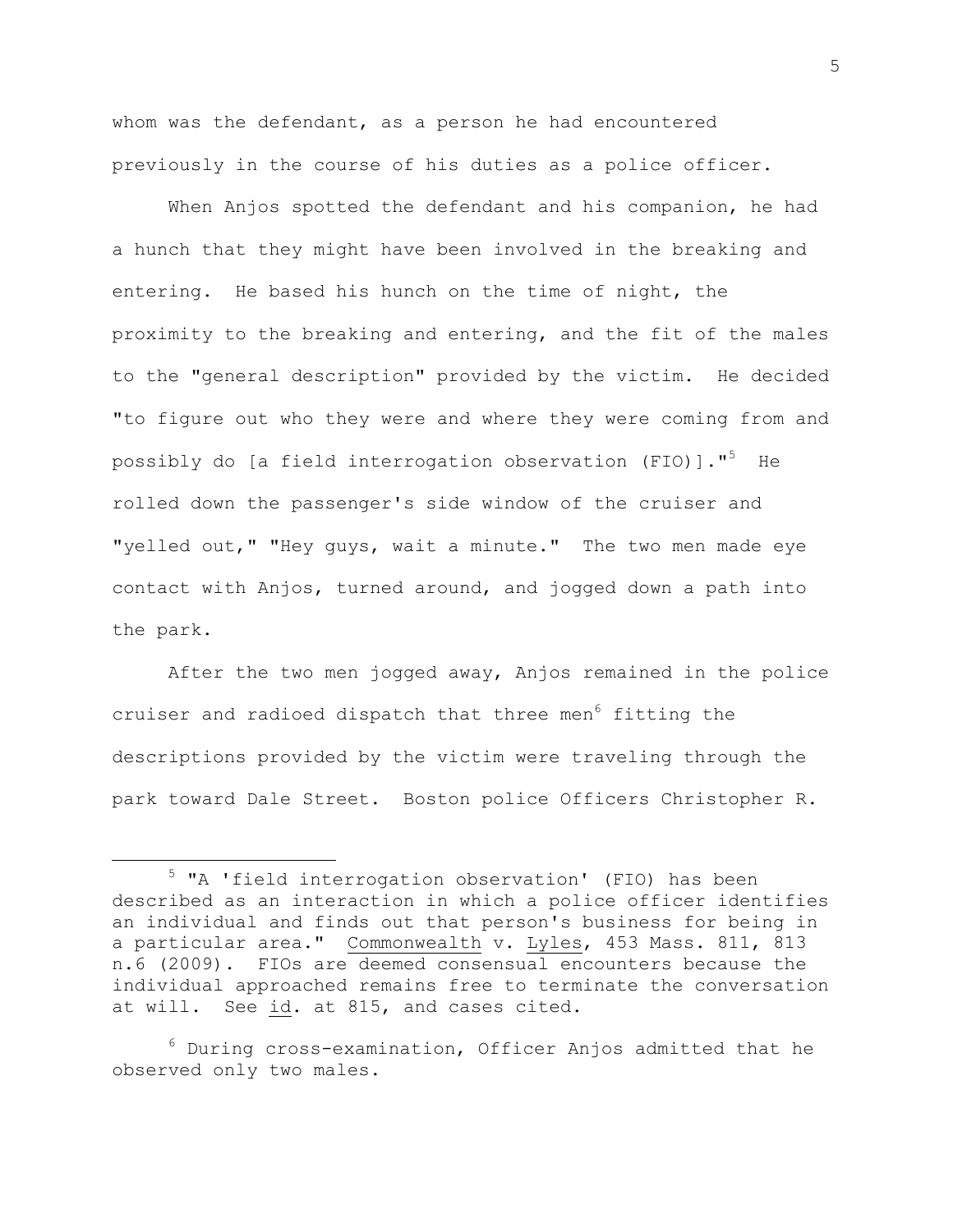Carr and David Santosuosso, who had heard the original broadcast of the breaking and entering, were very near Dale Street and headed in that direction. Arriving quickly, Carr and Santosuosso observed two males matching Anjos's description walking out of the park toward Dale Street. Carr parked the cruiser on Dale Street and both officers approached the defendant and his companion as they left the park. The defendant and his companion walked with their hands out of their pockets. Carr saw no bulges in their clothing suggesting the presence of weapons or contraband.

Carr was closer to the two males, approximately fifteen yards away. When he uttered the words, "Hey fellas," the defendant turned and ran up a hill back into the park. His companion stood still. Carr ordered the defendant to stop running. After the command to stop, Carr observed the defendant clutching the right side of his pants, a motion Carr described as consistent with carrying a gun without a holster.

Ignoring the command to stop, the defendant continued to run and eventually turned onto Wakullah Street. Carr lost sight

<sup>&</sup>lt;sup>7</sup> The Commonwealth persists in claiming that the police observed the defendant clutching the right side of his pants before the command to stop. As did the Appeals Court, see Commonwealth v. Warren, 87 Mass. App. Ct. 476, 479 n.7 (2015), we reject this view of the facts where the judge explicitly found that "[t]his observation was after a verbal command to stop."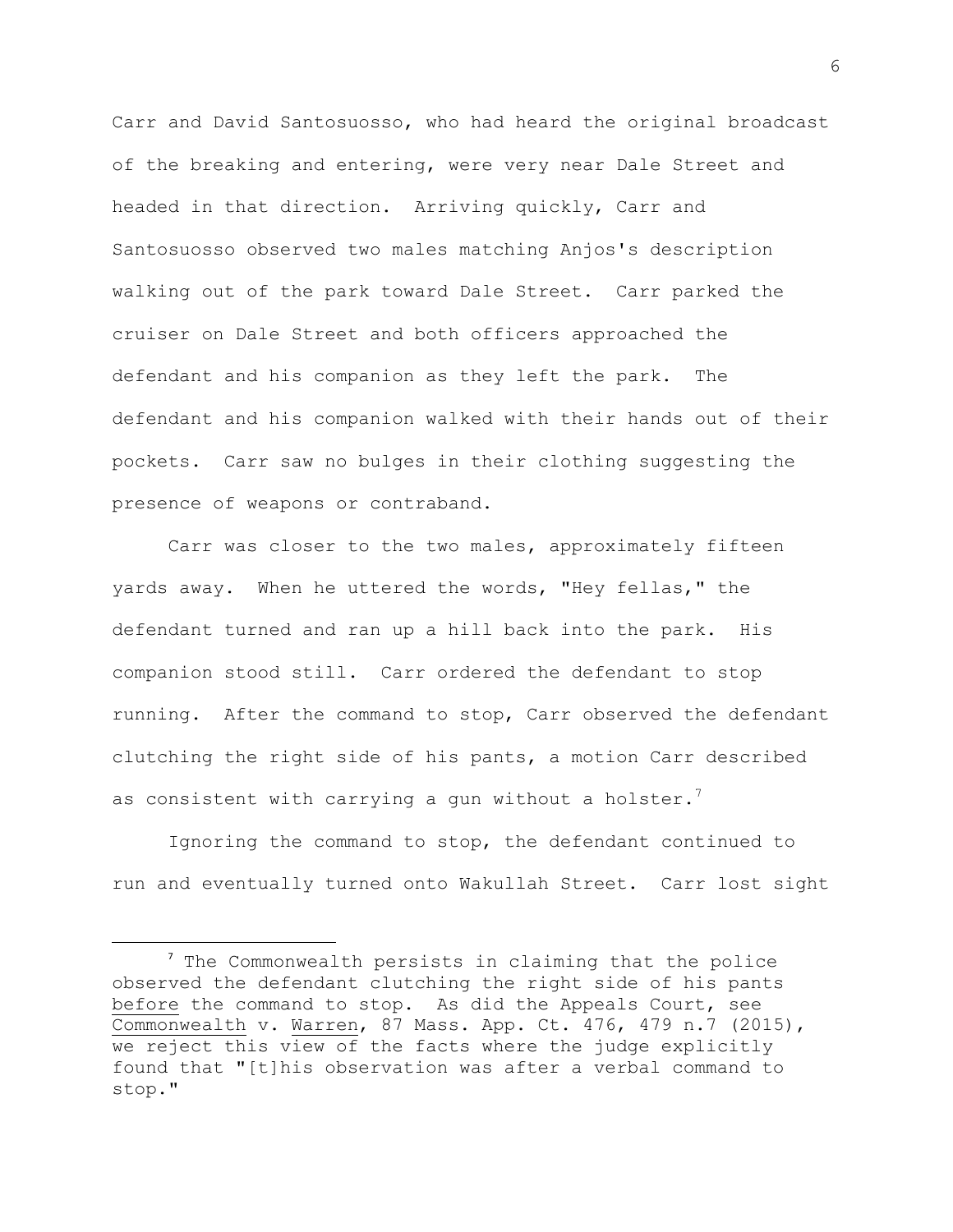of the defendant for a few seconds before catching up with him in the rear yard of a house on Wakullah Street. Carr drew his firearm, pointed it at the defendant, and yelled several verbal commands for the defendant to show his hands and to "get down, get down, get down." The defendant moved slowly, conduct that Carr interpreted as an intention not to comply with his commands. After a brief struggle, Carr arrested and searched the defendant but found no contraband on his person. Minutes after the arrest, police recovered a Walther .22 caliber firearm inside the front yard fence of the Wakullah Street house. When asked if he had a license to carry a firearm, the defendant replied that he did not.

Discussion. The defendant challenges the judge's denial of the motion to suppress, claiming error in the judge's ruling that at the time of the stop on Dale Street, the police had a sufficient factual basis for reasonable suspicion that the defendant had committed the breaking and entering.  $8$  In sum, he argues that the police pursued him with the intent of

l

 $8$  Although the defendant argues in his brief that a stop occurred "when Officer[s] Anjos and Carr approached the defendant . . . with the intent of questioning the defendant," we assume that this was a typographical error because it is undisputed that Anjos never left his vehicle. Rather, it was Officers Santosuosso and Carr who approached the defendant and his companion as they exited the park. Therefore, we do not address whether the first encounter, when Anjos called out to the defendant from his cruiser, was an investigatory stop.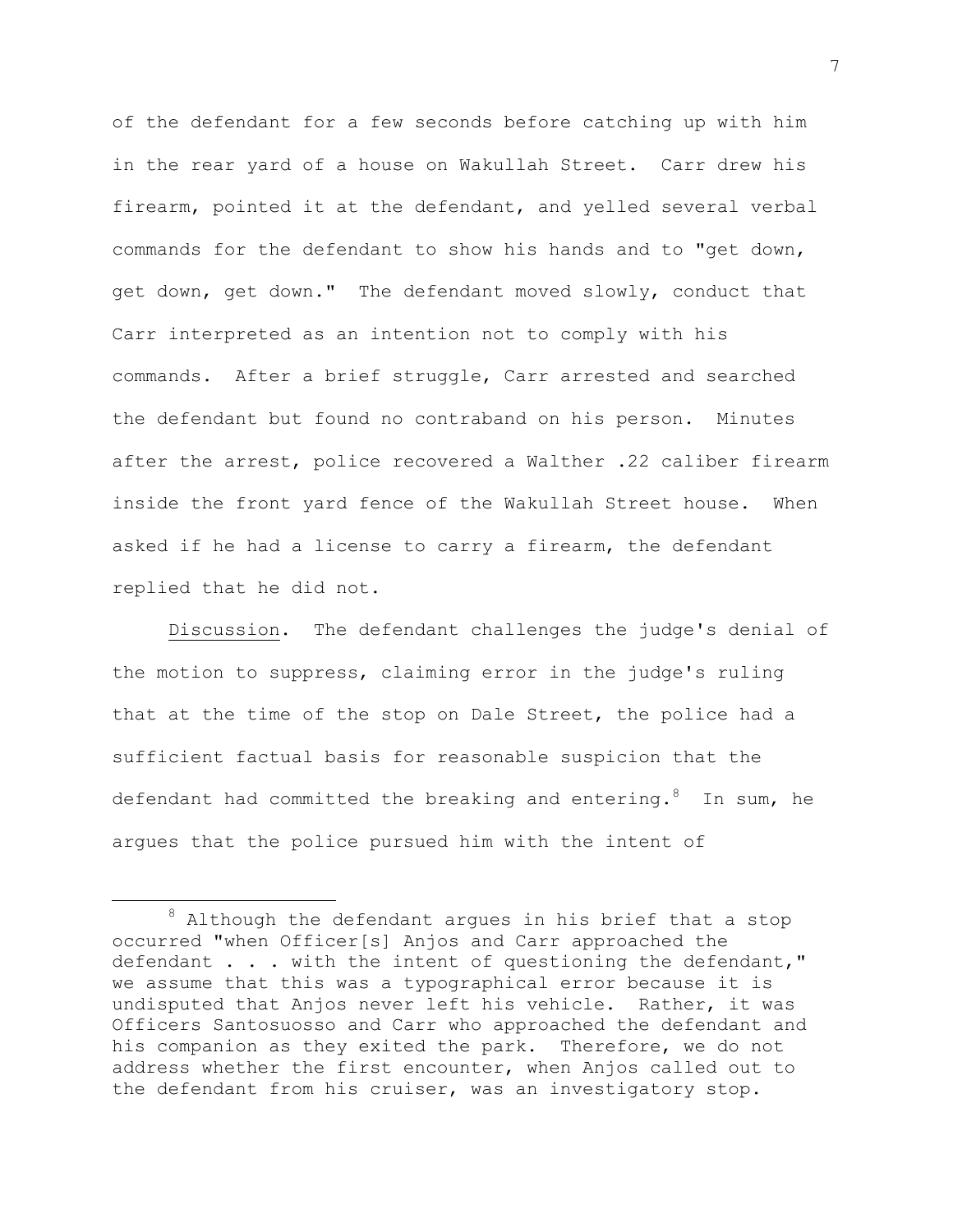questioning him, while lacking any basis for doing so. Accordingly, he claims that any behavior observed during the pursuit and any contraband found thereafter must be suppressed.

1. Standard of review. "In reviewing a ruling on a motion to suppress evidence, we accept the judge's subsidiary findings of fact absent clear error and leave to the judge the responsibility of determining the weight and credibility to be given oral testimony presented at the motion hearing" (citation omitted). Commonwealth v. Wilson, 441 Mass. 390, 393 (2004). However, "[w]e review independently the application of constitutional principles to the facts found." Id. We apply these principles in deciding whether the seizure was justified by reasonable suspicion that the defendant had committed the breaking and entering on Hutchings Street. Commonwealth v. Scott, 440 Mass. 642, 646 (2004).

2. Reasonable suspicion. The judge ruled, and the Commonwealth concedes, that the seizure occurred when Officer Carr ordered the defendant to stop running and pursued him onto Wakullah Street. If a seizure occurs, "we ask whether the stop was based on an officer's reasonable suspicion that the person was committing, had committed, or was about to commit a crime." Commonwealth v. Martin, 467 Mass. 291, 303 (2014). "That suspicion must be grounded in 'specific, articulable facts and reasonable inferences [drawn] therefrom' rather than on a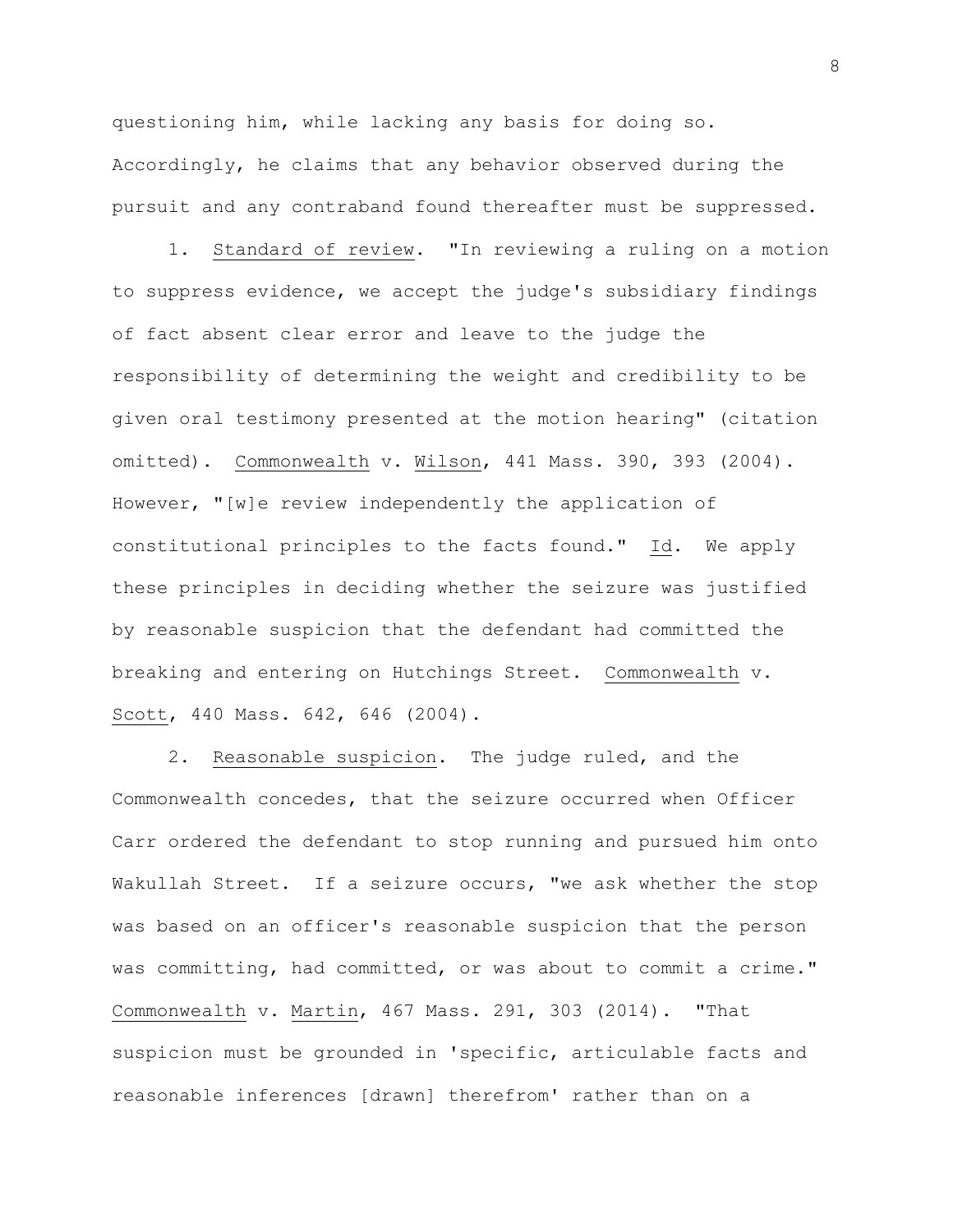hunch." Commonwealth v. DePeiza, 449 Mass. 367, 371 (2007), quoting Scott, 440 Mass. at 646. The essence of the reasonable suspicion inquiry is whether the police have an individualized suspicion that the person seized is the perpetrator of the suspected crime. Commonwealth v. Depina, 456 Mass. 238, 243 (2010) (stop is lawful only if "information on which the dispatch was based had sufficient indicia of reliability, and . . . the description of the suspect conveyed by the dispatch had sufficient particularity that it was reasonable for the police to suspect a person matching that description").

According to the judge's ruling, the following information established reasonable suspicion for the investigatory stop: the defendant and his companion "matched" the description of two of the three individuals being sought by the police; they were stopped in close proximity in location (one mile) and time (approximately twenty-five minutes) to the crime; they were the only persons observed on the street on a cold winter night as police canvassed the area; and they evaded contact with the police, first when both men jogged away into the park, and later when the defendant fled from Carr after being approached on the other side of the park.<sup>9</sup>

 $9$  The judge also cited her finding that the police observed the defendant engaging in behavior suggestive of the presence of a firearm. That finding must be discounted in the reasonable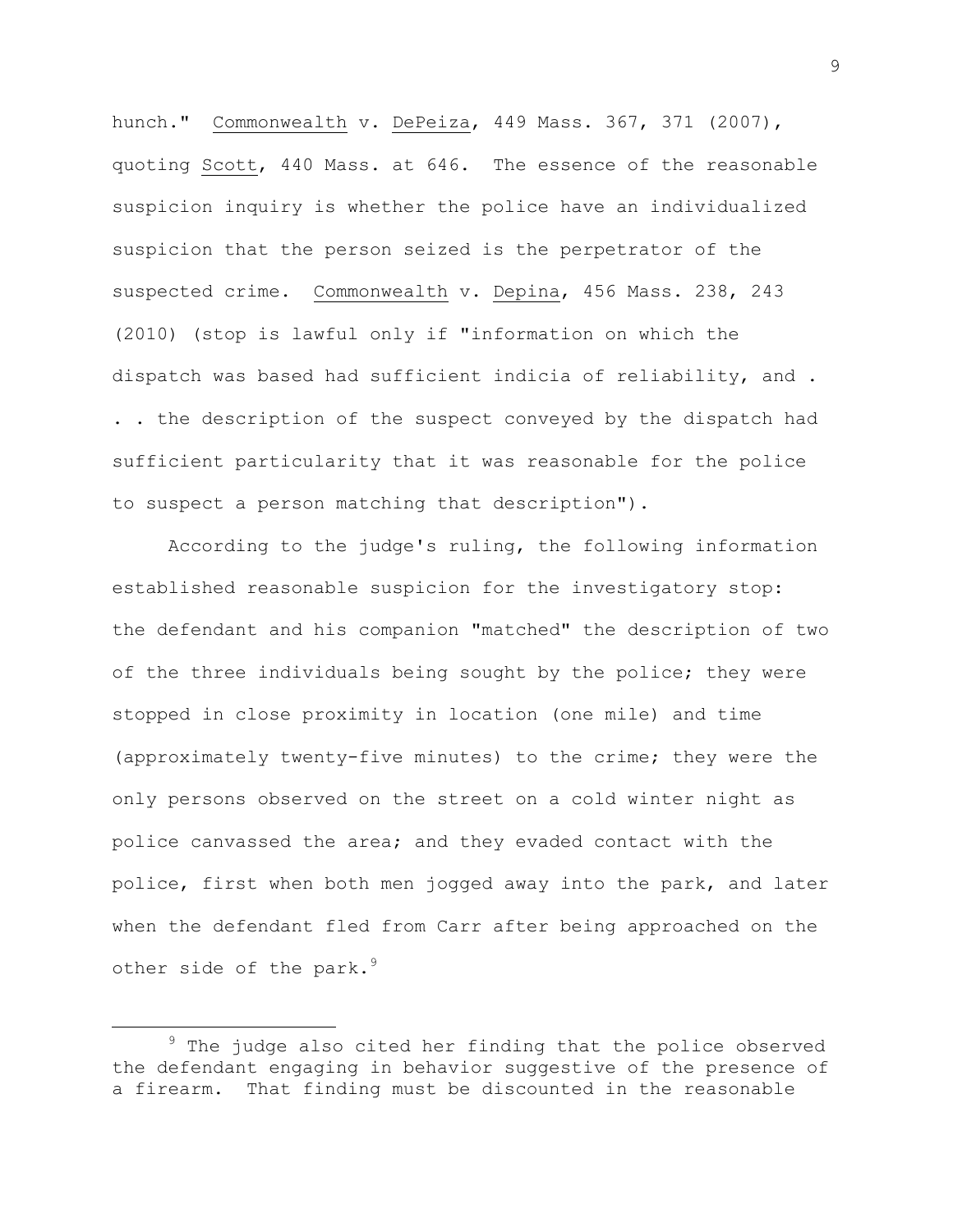We review the judge's findings as a whole, bearing in mind that "a combination of factors that are each innocent of themselves may, when taken together, amount to the requisite reasonable belief" that a person has, is, or will commit a particular crime. Commonwealth v. Feyenord, 445 Mass. 72, 77 (2005), cert. denied, 546 U.S. 1187 (2006), quoting Commonwealth v. Fraser, 410 Mass. 541, 545 (1991). We are not persuaded that the information available to the police at the time of the seizure was sufficiently specific to establish reasonable suspicion that the defendant was connected to the breaking and entering under investigation.

a. The description of the suspects. First, and perhaps most important, because the victim had given a very general description of the perpetrator and his accomplices, the police did not know whom they were looking for that evening, except that the suspects were three black males: two black males wearing the ubiquitous and nondescriptive "dark clothing," and one black male wearing a "red hoodie." Lacking any information about facial features, hairstyles, skin tone, height, weight, or other physical characteristics, the victim's description "contribute[d] nothing to the officers' ability to distinguish

suspicion analysis, however, as the judge explicitly found that this conduct occurred after the police commanded the defendant to stop.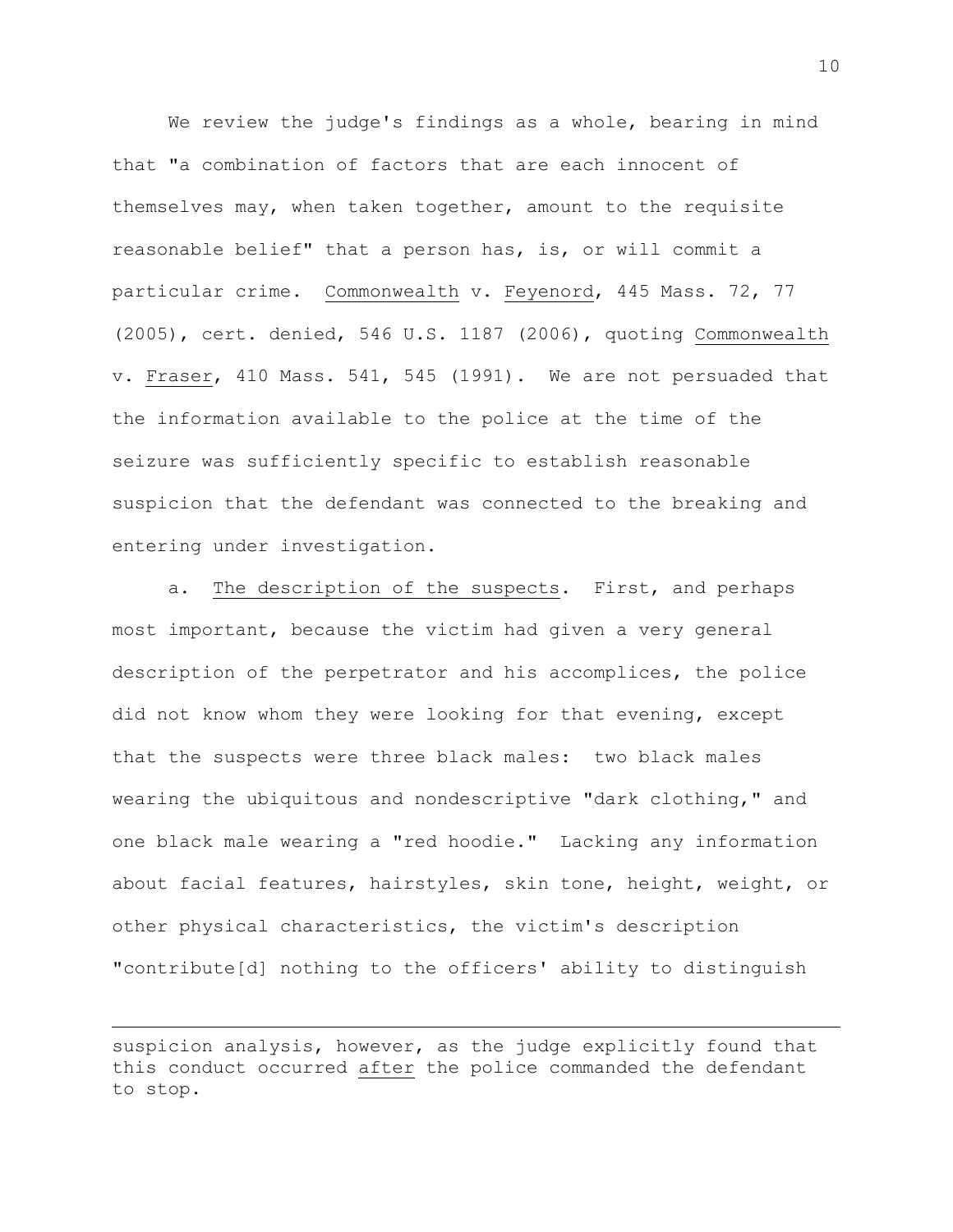the defendant from any other black male" wearing dark clothes and a "hoodie" in Roxbury. Commonwealth v. Cheek, 413 Mass. 492, 496 (1992) (insufficient detail in generalized description of suspect to justify stop where defendant was observed walking on street approximately one-half mile from scene of reported stabbing, without indication he was fleeing crime scene or had engaged in criminal activity).

With only this vague description, it was simply not possible for the police reasonably and rationally to target the defendant or any other black male wearing dark clothing as a suspect in the crime. If anything, the victim's description tended to exclude the defendant as a suspect: he was one of two men, not three; he was not wearing a red "hoodie"; and, neither he nor his companion was carrying a backpack. $10$  Based solely on this description, Anjos had nothing more than a hunch that the defendant might have been involved in the crime. He acknowledged as much when he explained that the purpose of the stop was "to figure out who they were and where they were coming from and possibly do an FIO." As noted, an FIO is a consensual encounter between an individual and a police officer. Therefore, the defendant was not a "suspect" subject to the

 $10$  There is no suggestion in the judge's findings that the defendant and his companion changed clothing or jettisoned the backpack before being stopped by the police.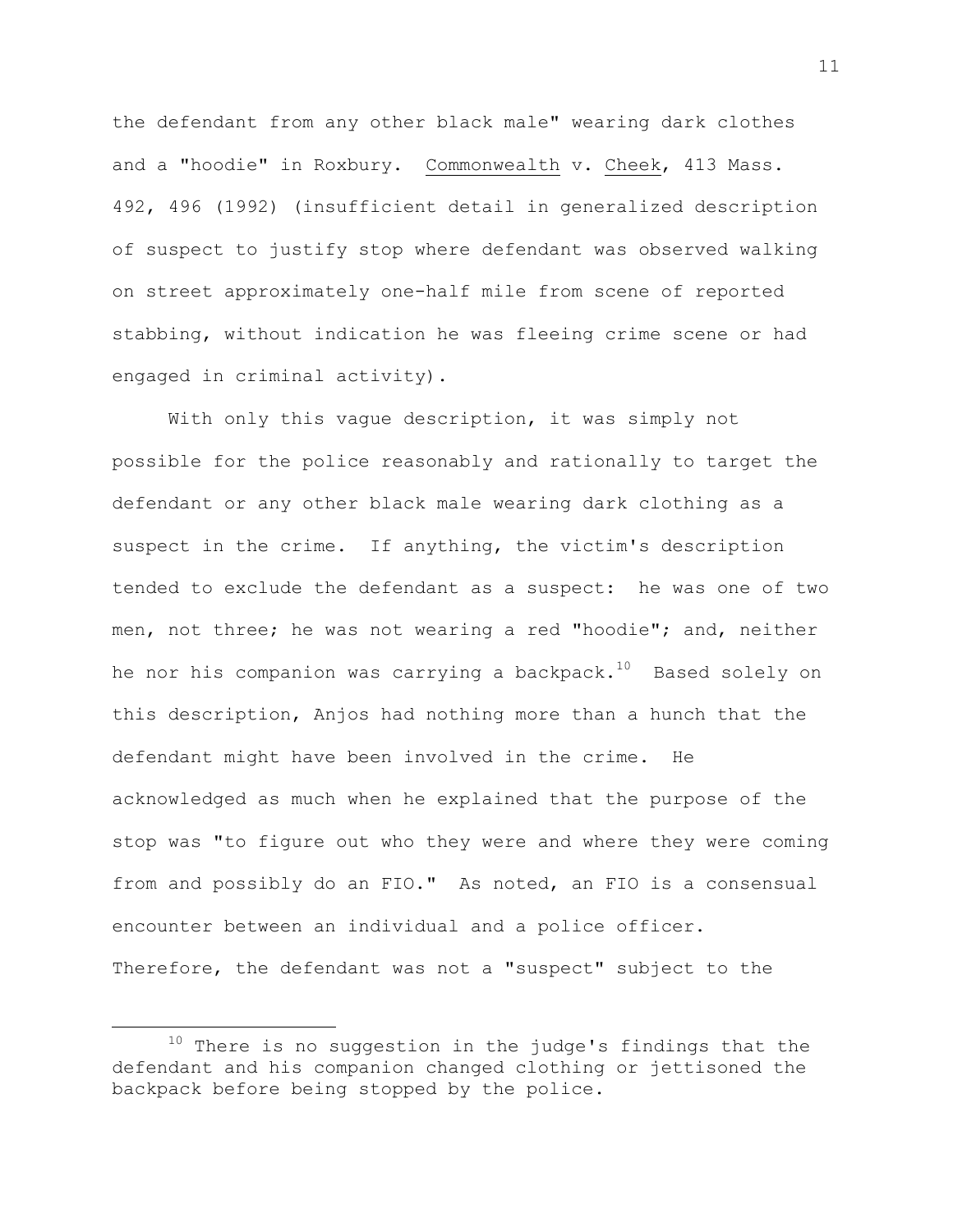intrusion of a threshold inquiry. Unless the police were able to fortify the bare-bones description of the perpetrators with other facts probative of reasonable suspicion, the defendant was entitled to proceed uninhibited as he walked through the streets of Roxbury that evening.

b. Proximity. We agree with the motion judge that proximity of the stop to the time and location of the crime is a relevant factor in the reasonable suspicion analysis. Commonwealth v. Foster, 48 Mass. App. Ct. 671, 672-673, 676 (2000) (reasonable suspicion established where police observed persons matching physical description on same street and headed in same direction as indicated by informant). Proximity is accorded greater probative value in the reasonable suspicion calculus when the distance is short and the timing is close. See Commonwealth v. Doocey, 56 Mass. App. Ct. 550, 555 n.8 (2002), and cases cited. Here, the defendant was stopped one mile from the scene of the crime approximately twenty-five minutes after the victim's telephone call to the police. Several considerations, however, weigh against proximity as a factor supporting an individualized suspicion of the defendant as a suspect in the breaking and entering.

The location and timing of the stop were no more than random occurrences and not probative of individualized suspicion where the direction of the perpetrator's path of flight was mere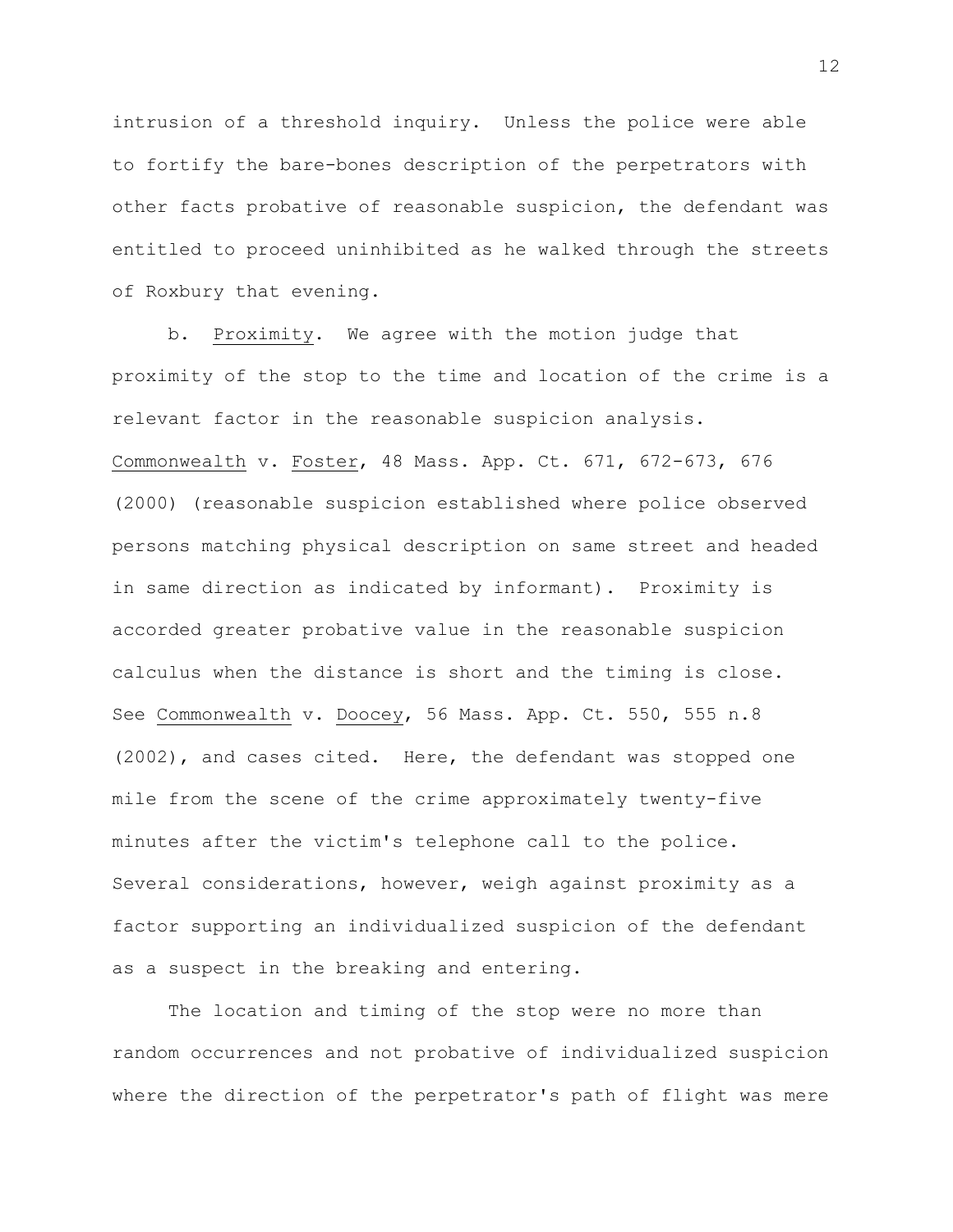conjecture. Although the police appropriately began their investigation with the information available to them, this lack of detail made it less likely that a sighting of potential suspects could be elevated beyond the level of a hunch or speculation. As noted by the dissenting Justices in the Appeals Court opinion, given the nearly thirty-minute time period between the breaking and entering and the stop on Dale Street, the suspects could have traveled on foot within a two mile radius of the crime scene, a substantial geographic area comprising 12.57 square miles. $11$  Warren, 87 Mass. App. Ct. at 499 n. 1 (Rubin, J., dissenting). See id. at 488-489 (Agnes, J., dissenting). Other than the victim's report that the perpetrators fled toward Harold Street, the responding officers had nothing more than the information in the dispatch suggesting that the perpetrators could have fled toward Seaver Street or Walnut Avenue. Depending on the direction taken, these paths of flight would lead to different Boston neighborhoods, Dorchester or Jamaica Plain, in different areas of the city.

In addition, Anjos testified to two important geographical facts that undermine the proximity factor. He acknowledged that

 $\overline{a}$ 

 $11$  Because the map of the area is part of the record, we are persuaded by the observation of a dissenting Justice in the Appeals Court opinion that the suspects could have been anywhere within twelve square miles of the crime scene by the time of the encounter with Anjos. See Warren, 87 Mass. App. Ct. at 499 n.1 (Rubin, J., dissenting).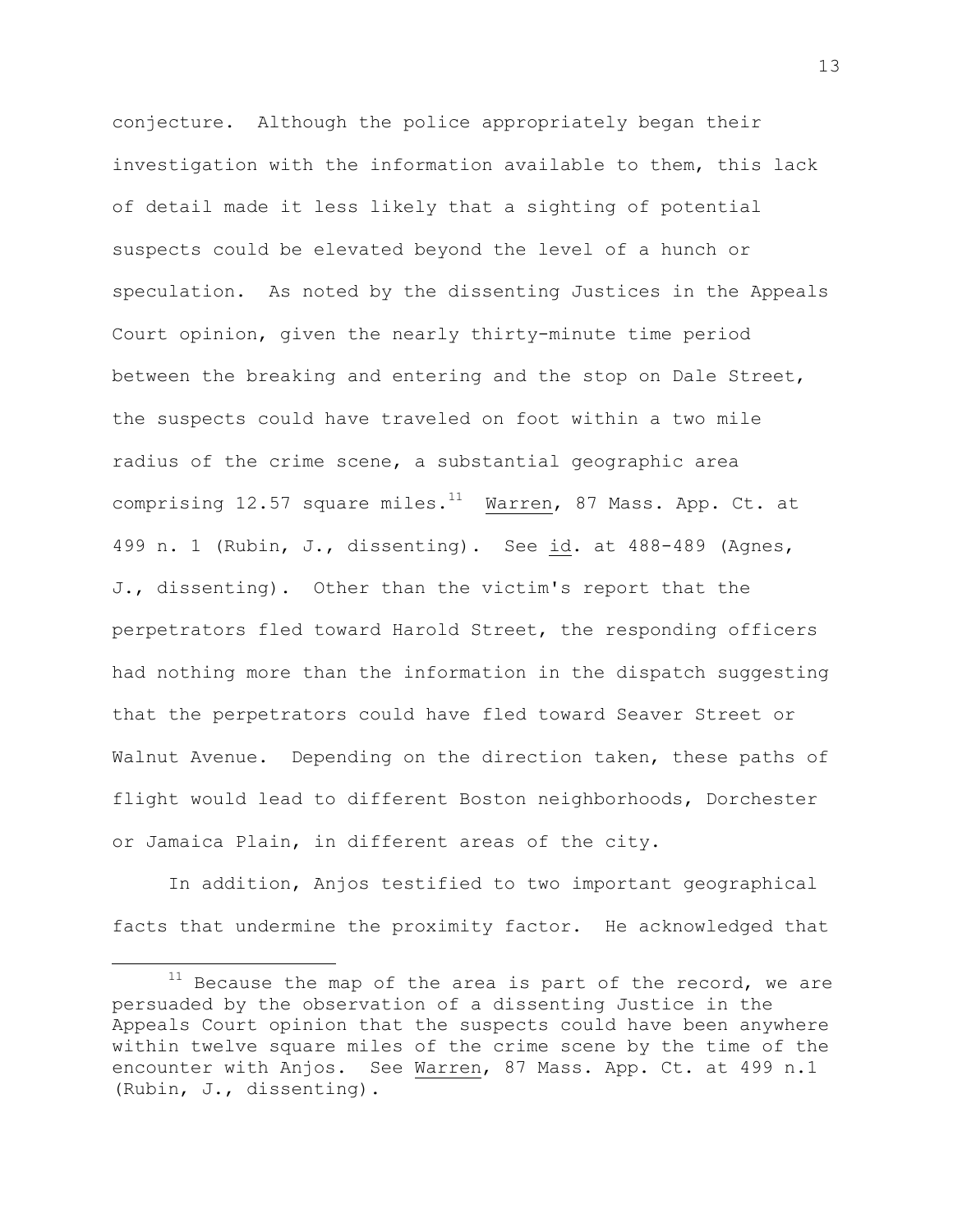Dale Street is in the opposite direction from where either of the reported paths of flight might lead. And, most important, Anjos also stated that if the perpetrators had headed in the direction of Dale Street, they likely would have reached that location well before his first encounter with the defendant and his companion. Thus, where the timing and location of the stop lacked a rational relationship to each other, proximity lacks force as a factor in the reasonable suspicion calculus.

c. Lack of other pedestrians. The judge considered in her analysis that the defendant and his companion were the only people observed on the street as Anjos canvassed the four to five block radius of the Hutchings Street address, traveling "up and down Harold Street, Walnut Avenue and Holworthy Street" before turning onto Martin Luther King Boulevard to return to the station. $12$  This factor also is of questionable value in the analysis given the lapse of time and the narrow geographical scope of the search for suspicious persons. Anjos spoke to the victim for approximately fifteen minutes and thereafter

 $\overline{\phantom{a}}$ 

<sup>&</sup>lt;sup>12</sup> One of the police officers testified during the motion to suppress hearing that another officer reported seeing a different young black male with a backpack in a nearby neighborhood. Thus, we agree with one of the dissenting Justices in the Appeals Court opinion that if the judge credited this testimony, the fact that Anjos saw no other pedestrians on the street that night was not a factor supporting reasonable suspicion that the defendant was involved in the breaking and entering. See Warren, 87 Mass. App. Ct. at 489-490 (Agnes, J., dissenting).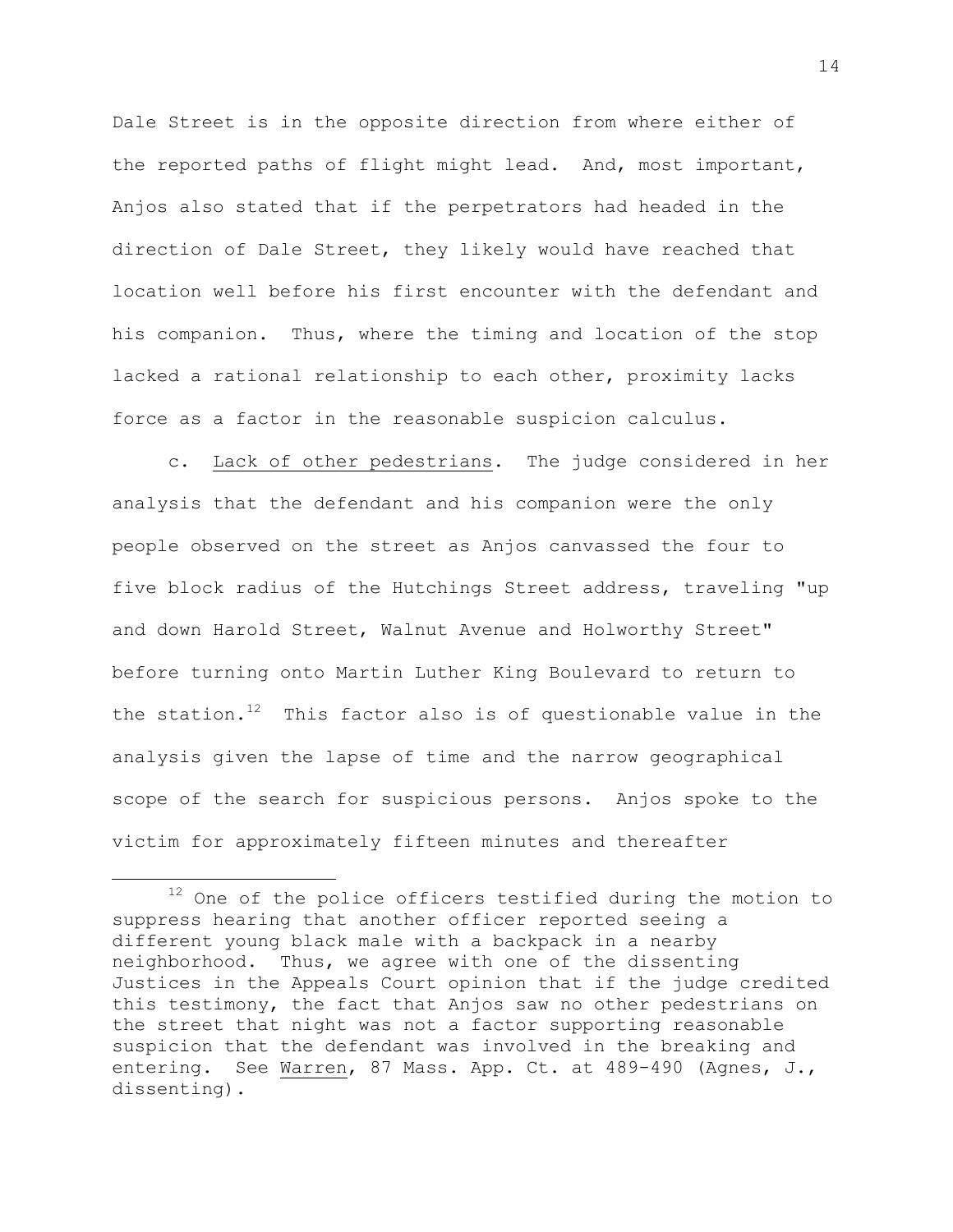canvassed only four to five blocks surrounding the location of the breaking and entering. The lapse of time between the victim's report and the canvassing suggests that the perpetrators could have fled the immediate area before Anjos began his search. Thus, the defendant's presence on the street, some distance away from the crime, within a time frame inconsistent with having recently fled the scene, is hardly revelatory of an individualized suspicion of the defendant as the perpetrator of the crime.

d. Flight. We recognize that the defendant's evasive conduct during his successive encounters with police is a factor properly considered in the reasonable suspicion analysis. Commonwealth v. Stoute, 422 Mass. 782, 791 (1996) (failure to stop combined with accelerated pace contributed to officer's reasonable suspicion). But evasive conduct in the absence of any other information tending toward an individualized suspicion that the defendant was involved in the crime is insufficient to support reasonable suspicion. Commonwealth v. Mercado, 422 Mass. 367, 371 (1996) ("Neither evasive behavior, proximity to a crime scene, nor matching a general description is alone sufficient to support . . . reasonable suspicion"); Commonwealth v. Thibeau, 384 Mass. 762, 764 (1981) (quick maneuver to avoid contact with police insufficient to establish reasonable suspicion). "Were the rule otherwise, the police could turn a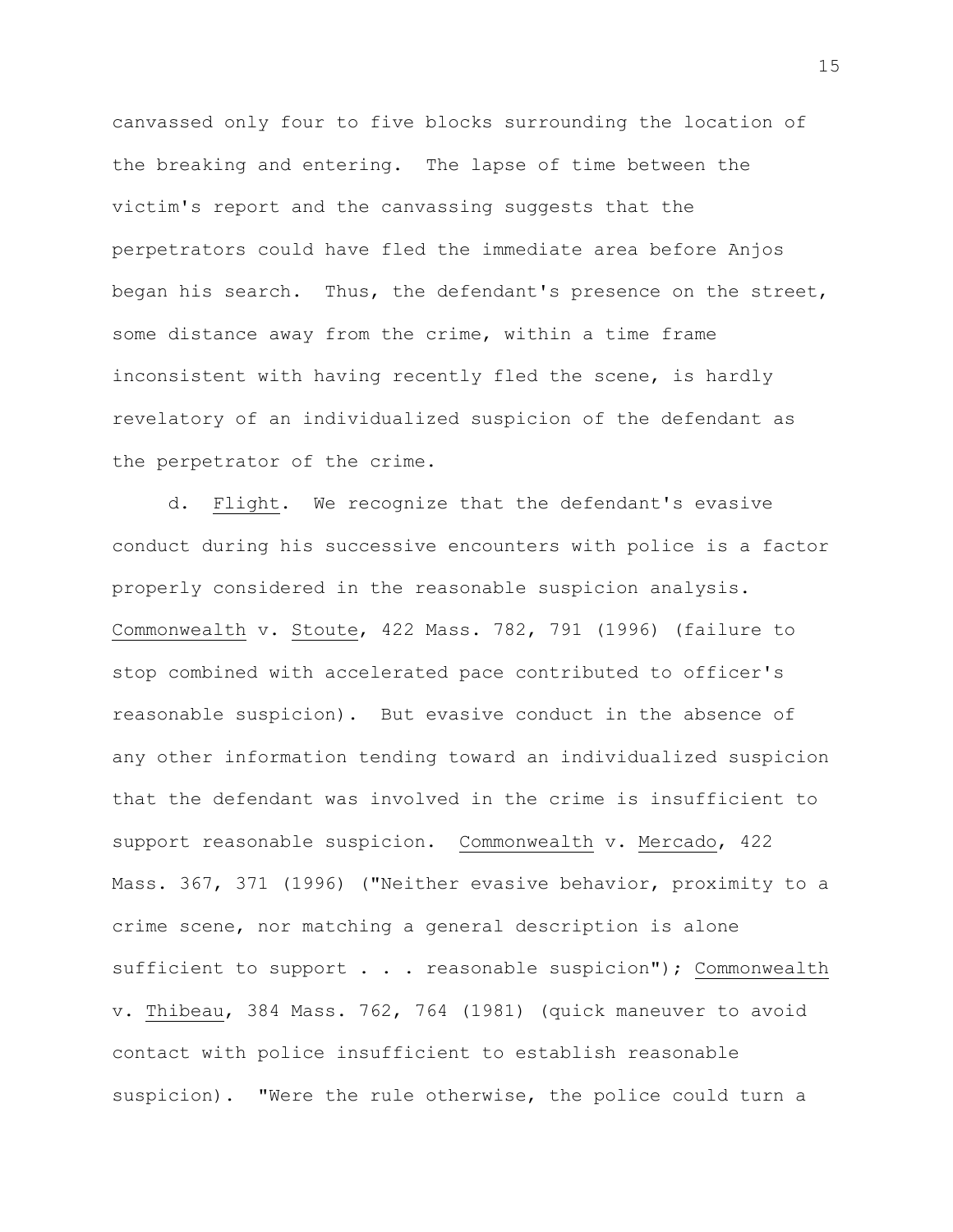hunch into a reasonable suspicion by inducing the [flight] justifying the suspicion." Stoute, supra at 789, quoting Thibeau, supra. Although flight is relevant to the reasonable suspicion analysis in appropriate circumstances, we add two cautionary notes regarding the weight to be given this factor.

First, we perceive a factual irony in the consideration of flight as a factor in the reasonable suspicion calculus. Unless reasonable suspicion for a threshold inquiry already exists, our law guards a person's freedom to speak or not to speak to a police officer. A person also may choose to walk away, avoiding altogether any contact with police. Commonwealth v. Barros, 435 Mass. 171, 178 (2001) (breaking eye contact and refusing to answer officer's initial questions did not provide reasonable suspicion for detention or seizure as "[i]t was the defendant's right to ignore the officer"). Yet, because flight is viewed as inculpatory, we have endorsed it as a factor in the reasonable suspicion analysis. See Commonwealth v. Sykes, 449 Mass. 308, 315 (2007) (defendant's abandonment of bicycle in "effort to dodge further contact with the police was significant" in determining reasonable suspicion); Commonwealth v. Grandison, 433 Mass. 135, 139-140 (2001) (attempt to avoid contact with police may be considered with other factors in establishing reasonable suspicion). Where a suspect is under no obligation to respond to a police officer's inquiry, we are of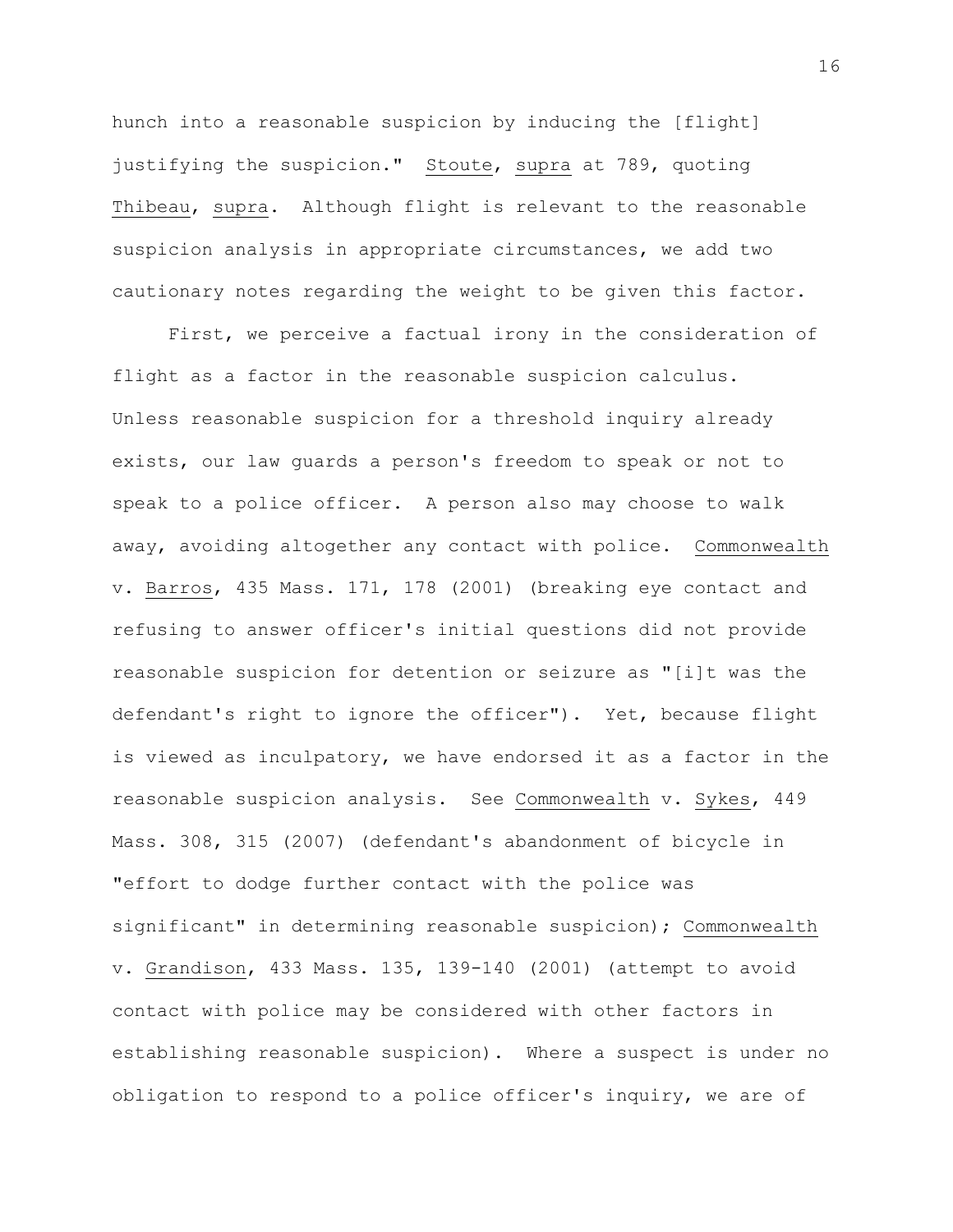the view that flight to avoid that contact should be given little, if any, weight as a factor probative of reasonable suspicion. Otherwise, our long-standing jurisprudence establishing the boundary between consensual and obligatory police encounters will be seriously undermined. Thus, in the circumstances of this case, the flight from Anjos during the initial encounter added nothing to the reasonable suspicion calculus.

Second, as set out by one of the dissenting Justices in the Appeals court opinion, where the suspect is a black male stopped by the police on the streets of Boston, the analysis of flight as a factor in the reasonable suspicion calculus cannot be divorced from the findings in a recent Boston Police Department (department) report documenting a pattern of racial profiling of black males in the city of Boston. Warren, 87 Mass. App. Ct. at 495 n.18 (Agnes. J., dissenting), citing Boston Police Commissioner Announces Field Interrogation and Observation (FIO) Study Results, http://bpdnews.com/news/2014/10/8/boston-policecommissioner-announces-field-interrogation-and-observation-fiostudy-results [https://perma.cc/H9RJ-RHNB].<sup>13</sup> According to the

l

 $^{\rm 13}$  See also Warren, 87 Mass. App. Ct. at 495 n.18 (Agnes, J., dissenting), citing American Civil Liberties Union, Stop and Frisk Report Summary, https://www.aclum.org/sites/all/files/ images/education/stopandfrisk/stop\_and\_frisk\_summary.pdf [https://perma.cc/7APK-8MG9] ("[sixty-three per cent] of Boston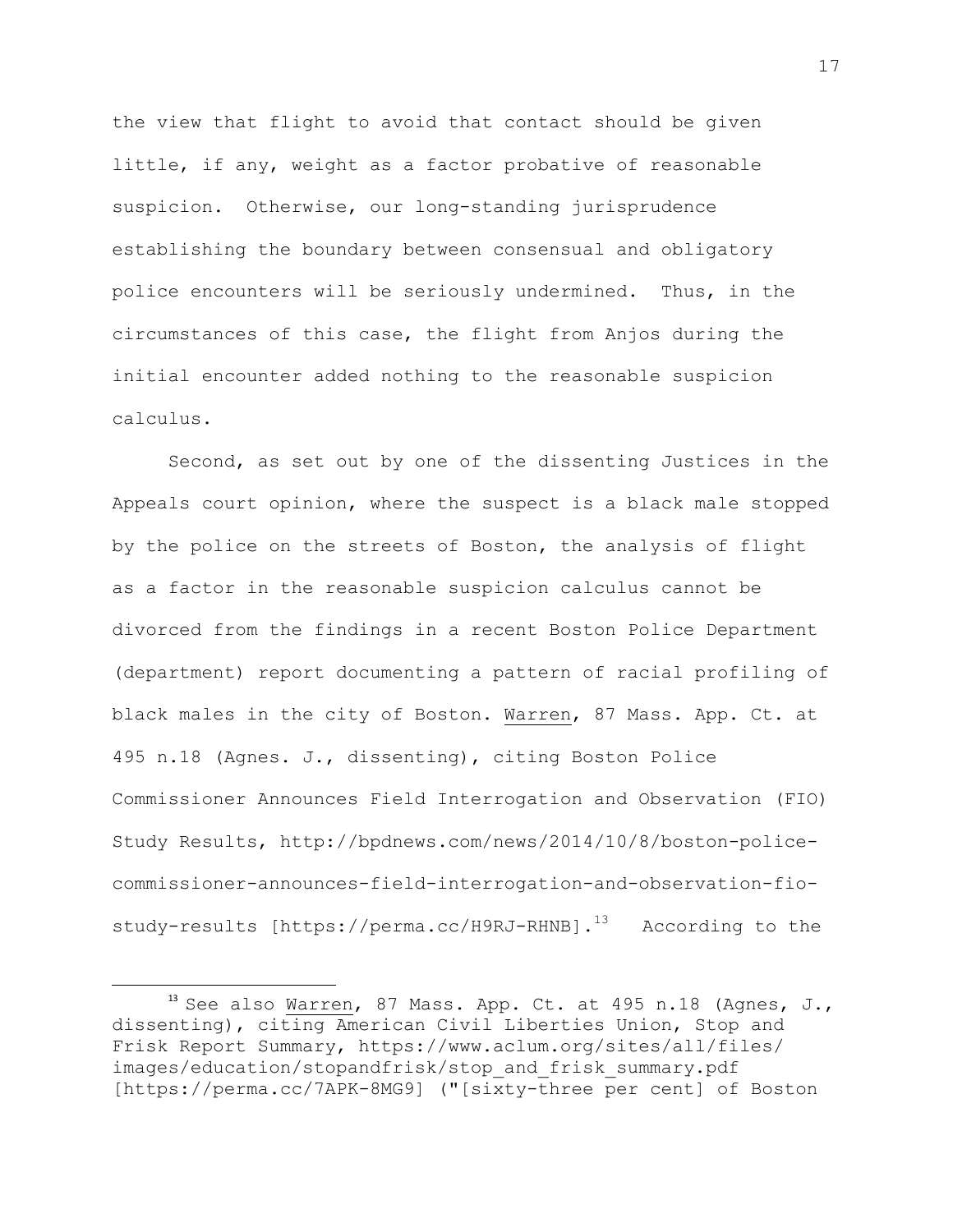study, based on FIO data collected by the department,  $^{14}$  black men in the city of Boston were more likely to be targeted for police-civilian encounters such as stops, frisks, searches, observations, and interrogations.<sup>15</sup> Black men were also disproportionally targeted for repeat police encounters.<sup>16</sup> We do not eliminate flight as a factor in the reasonable suspicion analysis whenever a black male is the subject of an investigatory stop. However, in such circumstances, flight is not necessarily probative of a suspect's state of mind or

police-civilian encounters from 2007-2010 targeted blacks, even though blacks made up less than [twenty-five per cent] of the city's population").

 $\overline{\phantom{a}}$ 

 $14$  The study by the Boston Police Department (department) reviewed all field interrogation and observation (FIO) reports, approximately 205,000 in total, submitted by Boston police officers from 2007 through 2010. Warren, 87 Mass. App. Ct. at 495 n.18 (Agnes, J., dissenting).

 $15$  "[T]he targets of FIO reports were disproportionately male, young, and Black. For those 204,739 FIO reports, the subjects were 89.0 percent male, 54.7 percent ages 24 or younger, and 63.3 percent Black." Final Report, An Analysis of Race and Ethnicity Patterns in Boston Police Department Field Interrogation, Observation, Frisk, and/or Search Reports, at 2 (June 15, 2015).

<sup>16</sup> The department's study revealed that five per cent of the individuals repeatedly stopped or observed accounted for more than forty per cent of the total interrogations and observations conducted by the police department. Warren, 87 Mass. App. Ct. at 495 n.18 (Agnes, J., dissenting), quoting Boston Police Commissioner Announces Field Interrogation and Observation (FIO) Study Results, http://bpdnews.com/news/2014/ 10/8/boston-police-commissioner-announces-field-interrogationand-observation-fio-study-results [https://perma.cc/H9RJ-RHNB].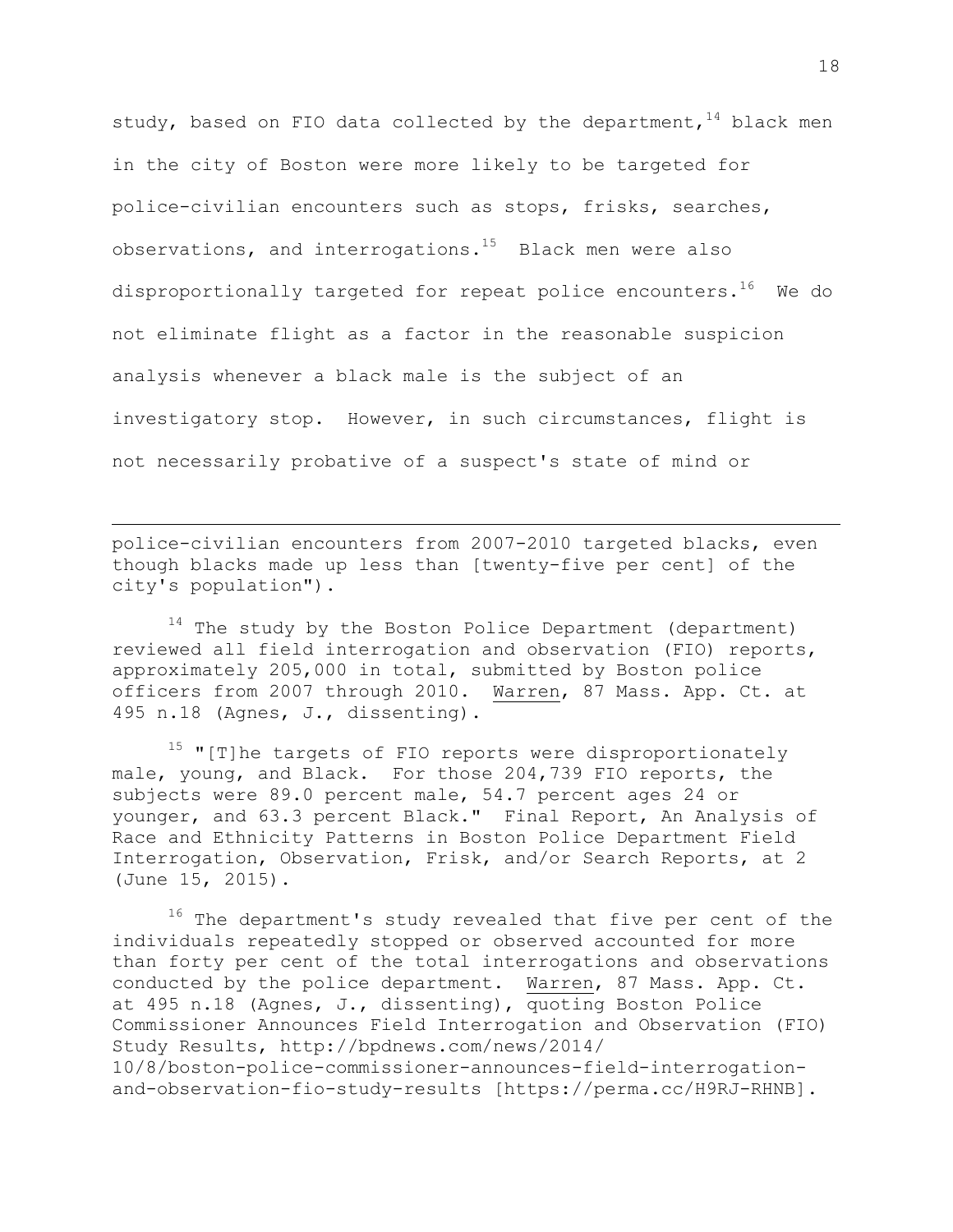consciousness of guilt. Rather, the finding that black males in Boston are disproportionately and repeatedly targeted for FIO encounters suggests a reason for flight totally unrelated to consciousness of guilt. Such an individual, when approached by the police, might just as easily be motivated by the desire to avoid the recurring indignity of being racially profiled as by the desire to hide criminal activity. Given this reality for black males in the city of Boston, a judge should, in appropriate cases, consider the report's findings in weighing flight as a factor in the reasonable suspicion calculus.

Here, we conclude that the police had far too little information to support an individualized suspicion that the defendant had committed the breaking and entering. As noted, the police were handicapped from the start with only a vague description of the perpetrators. Until the point when Carr seized the defendant, the investigation failed to transform the defendant from a random black male in dark clothing traveling the streets of Roxbury on a cold December night into a suspect in the crime of breaking and entering. Viewing the relevant factors in totality, we cannot say that the whole is greater than the sum of its parts.

Conclusion. For the reasons stated above, the police lacked reasonable suspicion for the investigatory stop of the defendant. Therefore, we vacate the judgment of conviction and